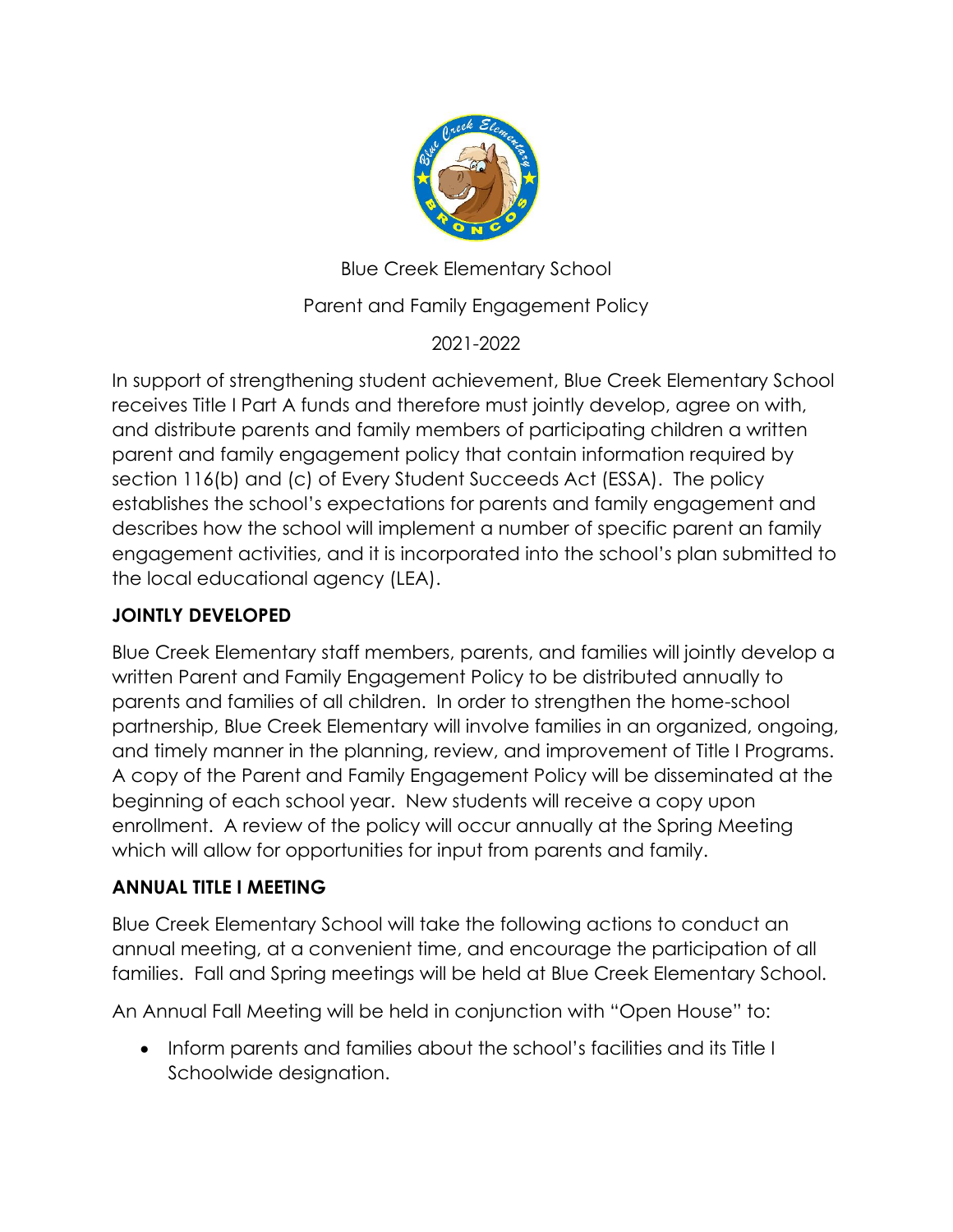- Inform families of the requirements of Title I and Blue Creek Elementary's participation.
- Provide parents/families with information regarding upcoming opportunities to participate in school and district events
- Provide parents and families with information concerning parent and family engagement requirements, assessment data, school performance profiles, and forms or methods of measuring students' progress

The Annual Spring Meeting will be held in conjunction with another family event. During this meeting Blue Creek Elementary Staff will:

- To evaluate and/or make improvements on current program or upcoming activities.
- To solicit input from parents and families in the design and implementation of the School Improvement Plan and Parent and Family Engagement Policy for the upcoming year.

## **REGULAR TITLE I PARENT MEETINGS**

Title I Parent Meetings will be held during the school year, usually at night, to provide continued information, support and resources for all parents and families. All events will be family friendly as we want all parents to have the opportunity to attend. Parents and families will be strongly encouraged to attend other school events and conferences, volunteer in classroom activities, and observe in the Title I Program.

## **COMMUNICATION**

Blue Creek Elementary School will take the following actions to provide families of participating children:

- Timely information about the Title I programs.
- Meetings that may provide information about Title I funds and services related to parent and family engagement.
- Information related to the school and parent programs, meetings, and other activities, is sent to the families of participating children in an understandable and uniform format, including alternative formats upon request and, to the extent practicable, in a language the families can understand.
- Parents will receive a paper copy of Blue Creek Elementary's Parent and Family Engagement Policy. A link to the document will be provided on our school's website.
- Monthly Newsletters, social media, and the all-call systems will be utilized to inform parents of upcoming events, meetings, and programs.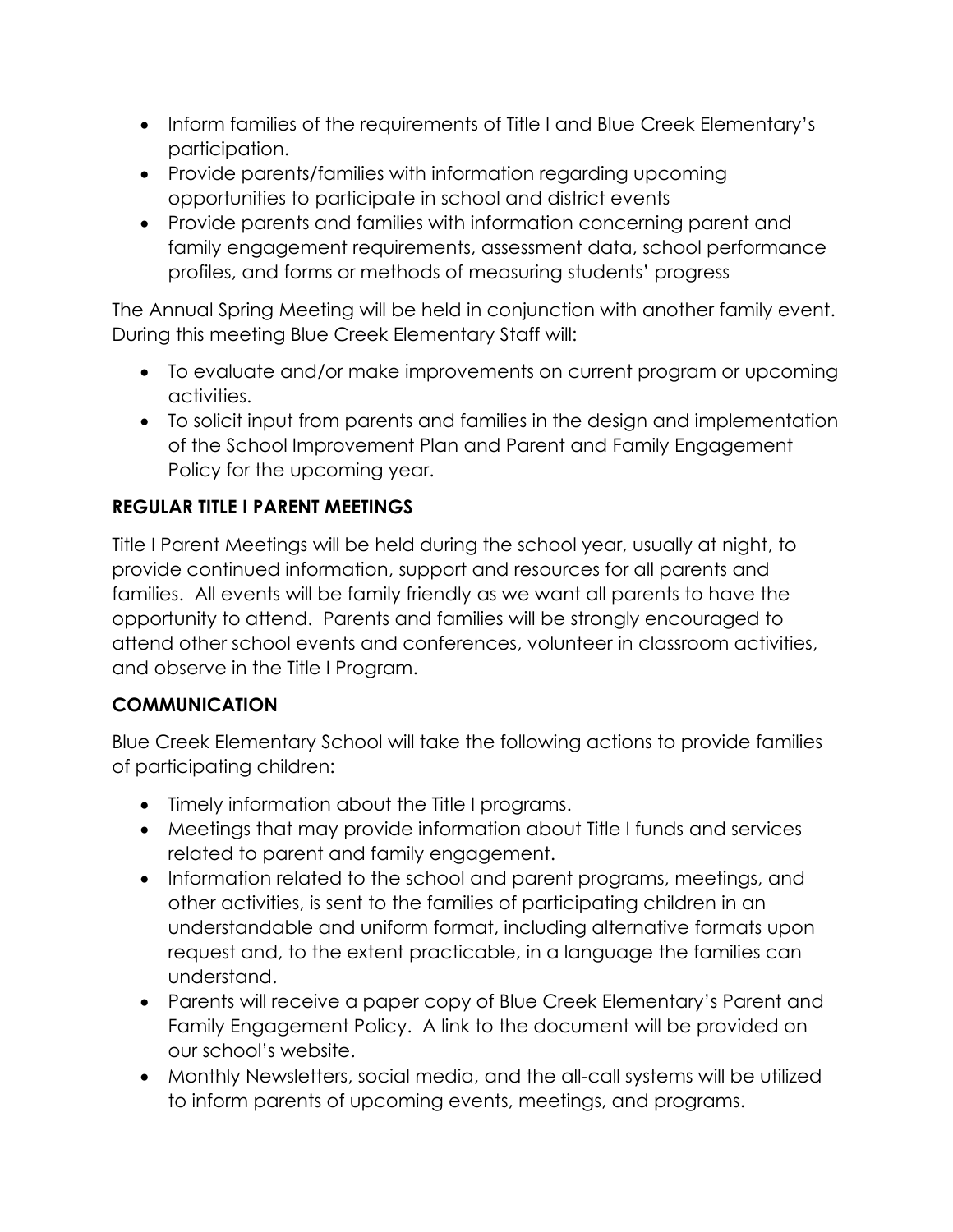## **SCHOOL-PARENT COMPACT**

Blue Creek Elementary School will take the following actions to jointly develop with families of participating children a school-parent compact that outlines how families, the entire school staff, and students will share the responsibility for improved student academic achievement and the means by which the school and families will build and develop a partnership to help children achieve the state's high standards.

• Blue Creek Elementary will revise and vote on the school's Parent/Student/Teacher compact annually in conjunction with our Spring strategic planning meeting.

# **COORDINATING AND INTEGRATING PARENT INVOLVMENT**

Blue Creek Elementary coordinates our programs and activities with the following staff and programs to support parent and family participation in the education of their children to include those with Limited English Proficiency (LEP) and families of Students with Disability (SWD):

- All parents will be invited to participate on school committees.
- Exceptional Children's department utilizes the services of interpreters (Language Line Solutions) for communication with parents to include translation at IEP meetings.
- Parent communication to English Language Learners will be provided in a format, and to the extent practicable, in a language that parents understand.
- Parent Conferences will be held during the first semester and as needed so the teacher can explain state standards in curriculum and recent assessments, provide strategies to improve student improve student achievement, and explain ways to monitor student progress, such as weekly folders, progress reports, and report cards.
- Parents may request additional meetings with staff members to address questions or concerns.
- Report Card Pick-Up and Open House will be held during the first quarter.

In addition, Blue Creek Elementary School will assist in successful transitions by coordinating with the following staff and programs:

- English Language Learners, English Language tutors, and district leaders
- Public middle school feeder schools
- School nurse, counselor, social worker, and Military Family Life Counselor (MFLC)